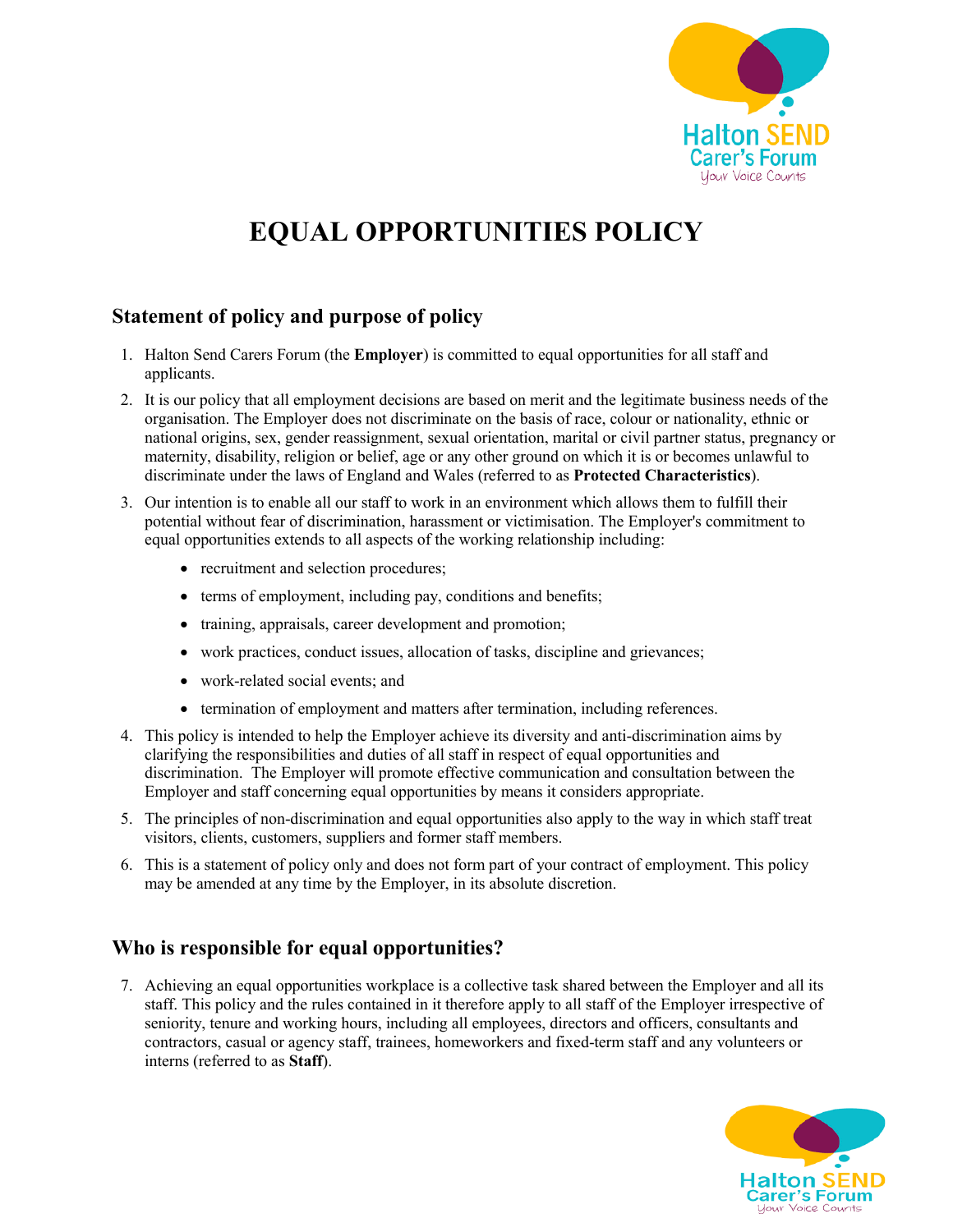- 8. The Halton Send Carers Forum Committee has overall responsibility for this policy and for equal opportunities and discrimination law compliance in the workplace and the Lynne Hall has been appointed as the person with day-to-day operational responsibility for these matters.
- 9. All Staff have personal responsibility to ensure compliance with this policy, to treat colleagues with dignity at all times and not to discriminate against or harass other members of Staff, visitors, clients, customers, suppliers and former staff members. In addition, Staff who take part in management, recruitment, selection, promotion, training and other aspects of career development (referred to as **Managers**) have special responsibility for leading by example and ensuring compliance.
- 10. Managers will receive appropriate training in equal opportunities and must take all necessary steps to:
	- promote the objective of equal opportunities and the values set out in this policy;
	- ensure that their own behaviour and those of the Staff they manage complies in full with this policy;
	- ensure that any complaints of discrimination, victimisation or harassment (including against themselves) are dealt with appropriately and are not suppressed or disregarded.

### **What is discrimination?**

11. Discrimination occurs in different ways, some more obvious than others. Discrimination on the grounds of any of the Protected Characteristics is prohibited by law, even if unintentional, unless a particular exception applies.

### *Direct discrimination*

- 12. Direct Discrimination is less favourable treatment because of one of the Protected Characteristics. Examples would include refusing a woman a job as a chauffeur because you believe that women are not good drivers or restricting recruitment to persons under 40 because you want to have a young and dynamic workforce.
- 13. Direct discrimination can arise in some cases even though the person complaining does not actually possess the Protected Characteristic but is perceived to have it or associates with other people who do. For example, when a person is less favourably treated because they are (wrongly) believed to be homosexual or because they have a spouse who is Muslim.

### *Indirect discrimination*

14. Indirect discrimination arises when an employer applies an apparently neutral provision, criterion or practice which in fact puts individuals with a particular Protected Characteristic at a disadvantage, statistically and this is unjustified. To show discrimination the individual complaining also has to be personally disadvantaged. An example would be a requirement for job candidates to have ten years' experience in a particular role, since this will be harder for young people to satisfy. This kind of discrimination is unlawful unless it is a proportionate means of achieving a legitimate aim.

### *Victimisation*

15. Victimisation means treating a person less favourably because they have made a complaint of discrimination or have provided information in connection with a complaint or because they might do one of these things.

### *Harassment*

- 16. Harassment is:
	- unwanted conduct which is related to a Protected Characteristic and which has the purpose or effect of violating a person's dignity or creating an intimidating, hostile, degrading, humiliating or offensive environment for them: or
	- unwanted conduct which is of a sexual nature and which has the purpose or effect of violating a person's dignity or creating an intimidating, hostile, degrading, humiliating or offensive environment for them (**Sexual Harassment**); or
	- less favourable treatment because of the rejection of or the submission to Sexual Harassment.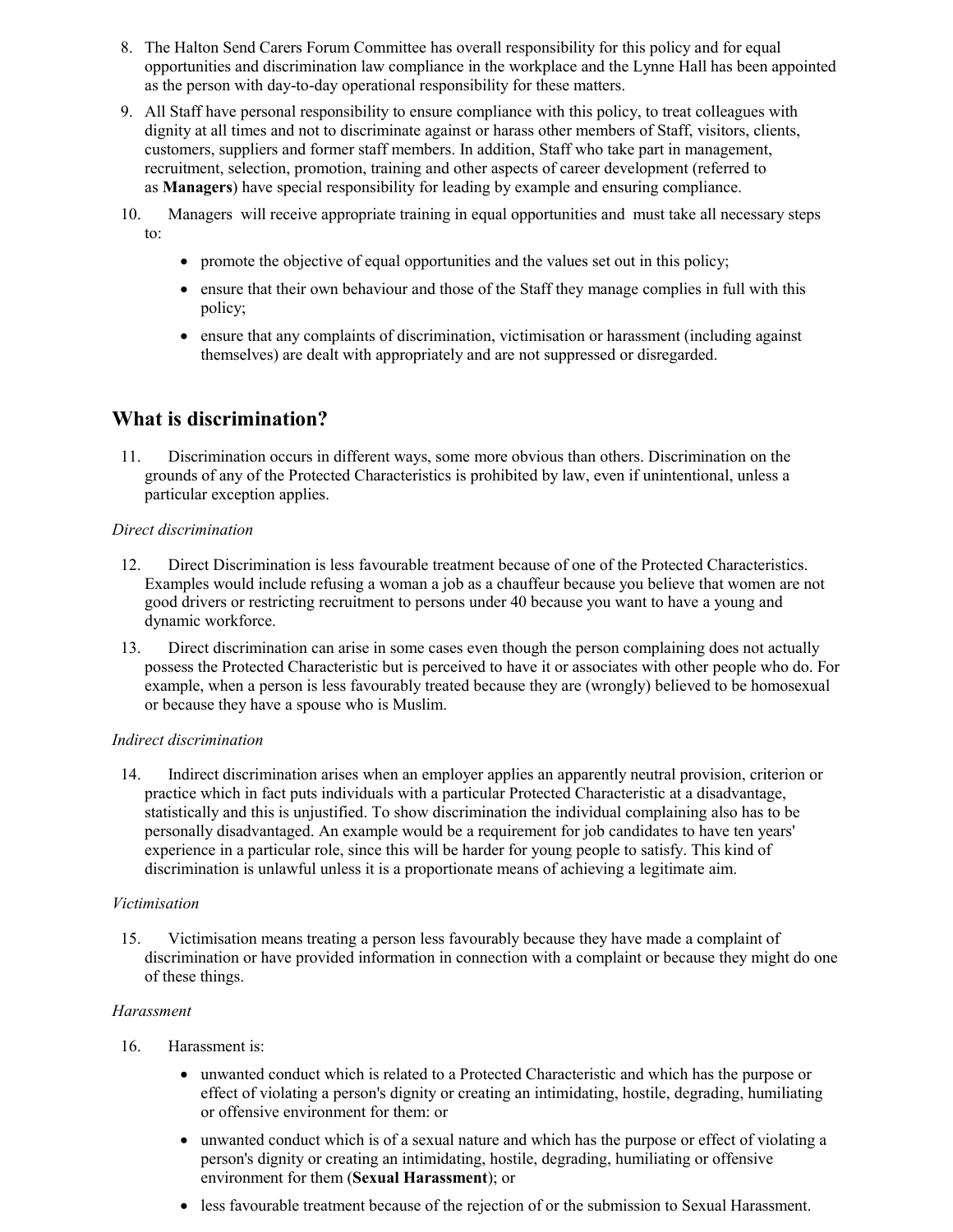

- 17. Harassment can arise in some cases even though the person complaining does not actually possess a Protected Characteristic but is perceived to have it (for example, when a person is harassed because they are (wrongly) believed to be homosexual) or associates with other people who possess a Protected Characteristic (for example, because they have a spouse who is Muslim).
- 18. Harassment may include:
	- use of insults or slurs based on a Protected Characteristic or of a sexual nature or other verbal abuse or derogatory, offensive or stereotyping jokes or remarks;
	- physical or verbal abuse, threatening or intimidating behaviour because of a Protected Characteristic or behaviour of a sexual nature;
	- unwelcome physical contact including touching, hugging, kissing, pinching or patting, brushing past, invading personal space, pushing grabbing or other assaults;
	- mocking, mimicking or belittling a person's disability, appearance, accent or other personal characteristics;
	- unwelcome requests for sexual acts or favours; verbal sexual advances, vulgar, sexual, suggestive or explicit comments or behaviour;
	- repeated requests, either explicitly or implicitly, for dates;
	- repeated requests for social contact or after it has been made clear that requests are unwelcome;
	- comments about body parts or sexual preference;
	- displaying or distributing offensive or explicit pictures, items or materials relating to a Protected Characteristic or of a sexual nature;
	- shunning or ostracising someone, for example, by deliberately excluding them from conversations or activities;
	- 'outing' or threatening to 'out' someone's sexual orientation (ie to make it known);
	- explicit or implicit suggestions that employment status or progression is related to toleration of, or acquiescence to sexual advances, or other behaviour amounting to harassment.
- 19. Other important points to note about harassment:
	- a single incident can amount to harassment;
	- behaviour that has continued for a long period without complaint can amount to harassment;
	- it is not necessary for an individual to intend to harass someone for their behaviour to amount to harassment;
	- it is not necessarily for an individual to communicate that behaviour is unwelcome before it amounts to harassment; and
	- the onus is on each individual to be certain that their behaviour and conduct is appropriate and is not unwanted and in the case of doubt, you must refrain from such conduct.

#### *Disability discrimination*

20. This could be direct or indirect discrimination, and is any unjustified less favourable treatment because of the effects of a disability, and failure to make reasonable adjustments to alleviate disadvantages caused by a disability.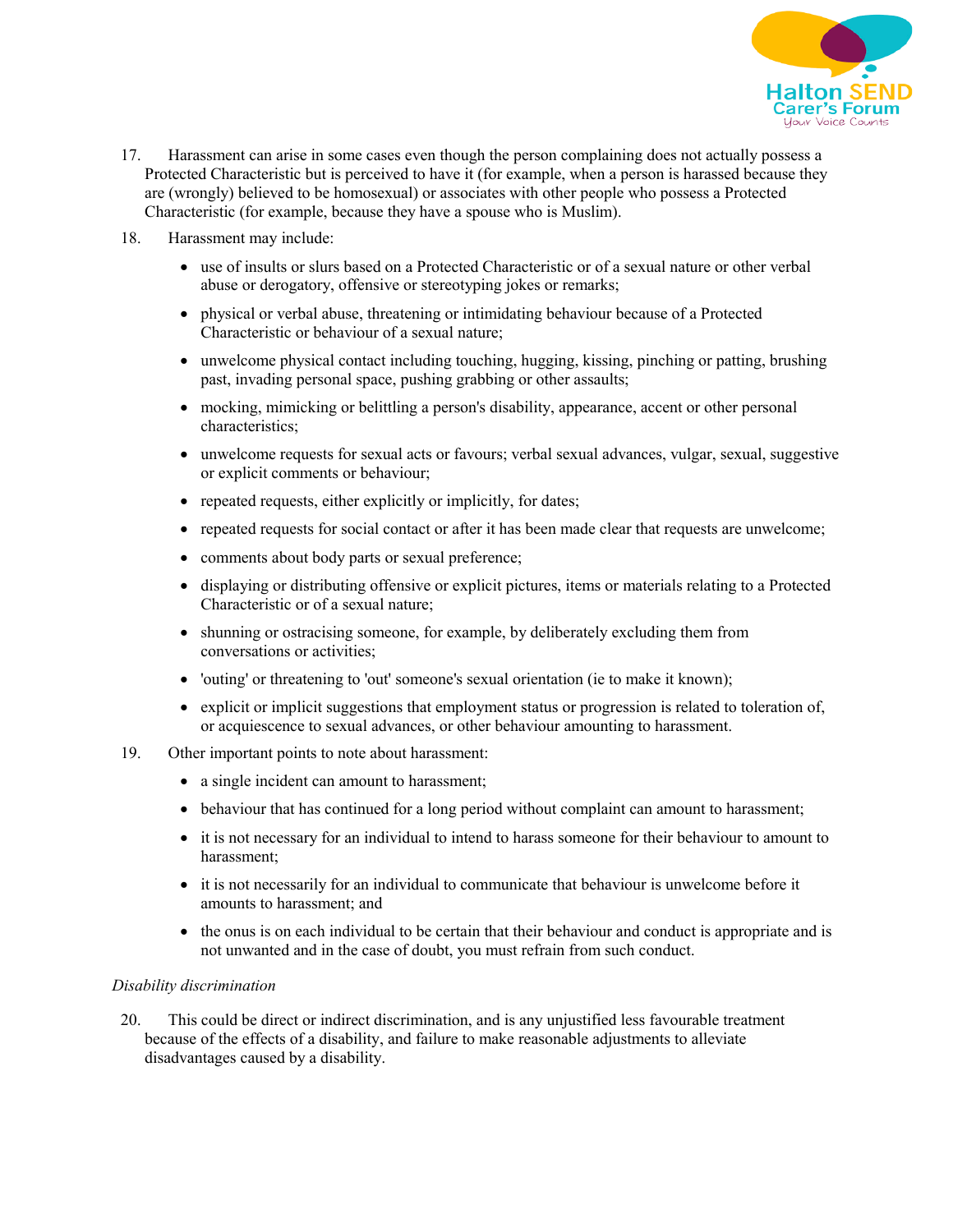

## **Disabled persons**

- 21. Any Staff member who considers that they may have a disability is strongly encouraged to speak with the Lynne Hall, particularly if they experience difficulties at work because of their disability so that any reasonable adjustments to help overcome or minimise difficulties can be discussed. For these purposes, disability includes any physical or mental impairment which substantially affects your ability to perform day to day activities and has lasted (or is likely to last) more than 12 months. Disclosure of this information will be treated in confidence, if you wish it to be, so far as is reasonably practicable and we will do our best to handle matters sensitively and to ensure that you are treated with dignity and with respect for your privacy.
- 22. We will consult with you about whether adjustments are needed to avoid you being disadvantaged and may ask you to see a doctor appointed by us, to advise on this. We will seek to accommodate your needs within reason. If we consider a particular adjustment unreasonable we will explain why and try to find an alternative solution.
- 23. Managers with responsibility for managing a member of Staff who they know or think to be disabled should speak to the Lynne Hall to ensure that all relevant duties are complied with.

# **Making employment decisions fairly**

- 24. As noted above, the Employer will recruit employees and make other employment decisions concerning promotion, training, dismissal and related issues. on the basis of objective criteria.
- 25. Managers should only stipulate criteria or conditions for employment decisions (including job selection, promotion and redundancy) which are based on a legitimate business need and which do not go further than is needed to satisfy that need. If you are in any doubt about whether particular criteria or conditions are indirectly discriminatory or justifiable, then please speak to the Lynne Hall.

### *Recruitment*

- 26. Managers involved in recruitment must:
	- specify only recruitment criteria that are relevant to the job, reflect genuine business needs and are proportionate. More than one person should be involved in shortlisting of applicants wherever practicable;
	- ensure that vacancies are advertised to a diverse audience and try to avoid informal recruitment methods that exclude fair competition. In very rare cases, it may be legitimate and necessary to restrict recruitment to a particular role to certain groups, but it is essential that this is discussed with the Lynne Hall so that appropriate steps can be taken to ensure legality;
	- review job advertisements carefully to ensure that stereotyping is avoided and that particular groups are not unjustifiably discouraged from applying;
	- not ask applicants about health or disability before a job offer is made (other than in exceptional circumstances and after having been approved by the Lynne Hall). If necessary a job offer can be expressed to be conditional upon satisfactorily passing a medical check.
	- not ask candidates about any Protected Characteristic if the question may demonstrate an intention to discriminate. For example, candidates should not be asked about current or future pregnancy, childcare or related matters; and
	- not make assumptions about immigration status based on appearance, accent or apparent nationality;
	- so far as reasonably practicable, keep a written record of their reasons for relevant decisions.
- 27. The Employer is legally required to verify that all employees have the right to work in the UK. Prior to starting employment, all employees must produce original documents to the Employer's satisfaction, irrespective of nationality. Information about the documents required is available from the Lynne Hall.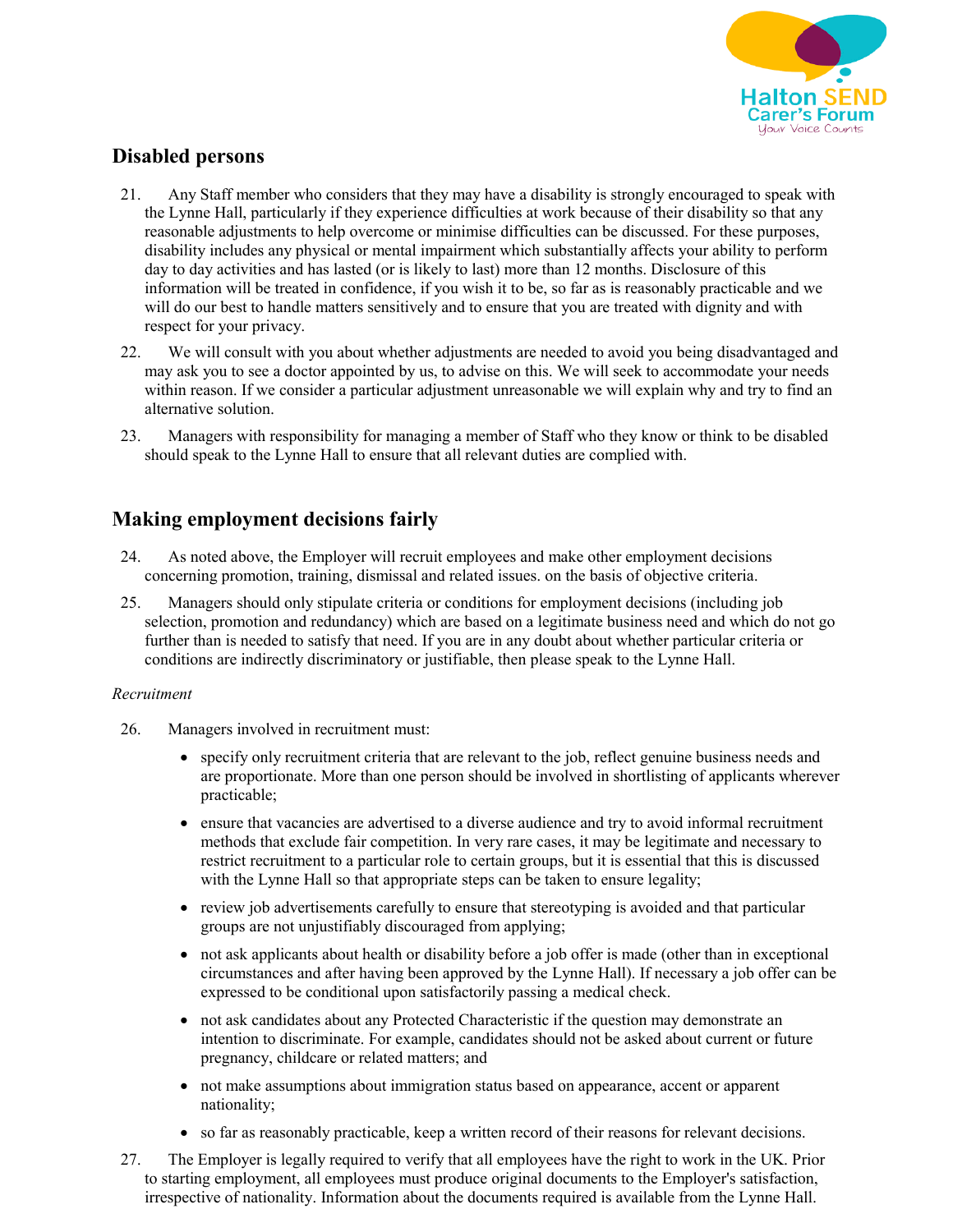

- 28. The Employer monitors applicants'
	- Sex
	- Sexual orientation
	- Ethnic group
	- Disability
	- Religion
	- Age

as part of our recruitment process. We do this to assess the effectiveness of our measures to promote equal opportunities and to help us identify and take appropriate steps to avoid discrimination, underrepresentation and potential disadvantage and improve diversity. Provision of this information is voluntary and the information is kept in an anonymised format solely for the purposes stated here. The information will not be used as part of any decision-making process relating to the recruitment or employment of the person providing the information. Our recruitment policies must be reviewed at regular intervals to ensure people are being treated fairly and according to ability and merit.

#### *Staff training, career development and promotion*

- 29. Training needs may be identified during the normal appraisal process. Appropriate training to facilitate progression will be accessible to all staff.
- 30. All promotion decisions will be made on the basis of merit and according to proportionate criteria determined by legitimate business need.

#### *Conditions of service*

31. Access to benefits and facilities and terms of employment will be kept under review to ensure that they are appropriately structured and that no unlawful barriers to qualification or access exist.

### *Discipline and termination of employment*

- 32. Any redundancy selection criteria and procedures that are used, or other decisions taken to terminate employment, will be fair and not directly or indirectly discriminatory.
- 33. Disciplinary procedures and penalties will be applied without discrimination, whether they result in disciplinary warnings, dismissal or other disciplinary action.

### *Discipline and termination of employment*

34. Part-time and fixed-term staff will be treated the same as full-time or permanent staff of the same position and enjoy no less favourable terms and conditions (pro-rata, where appropriate), unless different treatment is justified.

### **What to do if you encounter discrimination**

- 35. If you believe that you have been the victim of discrimination, you should follow the Employer's Grievance Procedure.
- 36. Every member of Staff has a responsibility to combat discrimination if they encounter it. Staff who observe or are aware of acts that they believe amount to discrimination directed at others are encouraged to report these to the Lynne Hall.
- 37. Any grievance or report raised about discrimination will be kept confidential so far as this is practicable. We may ask you if you wish your complaint(s) to be put to the alleged discriminator if disciplinary action appears to be appropriate. It sometimes may be necessary to disclose the complaint or take action even if this is not in line with your wishes, but we will seek to protect you from victimisation and, if you wish, we will seek to protect your identity. You should be aware that disciplinary action may be impossible without your co-operation or if you refuse to allow relevant information to be disclosed.